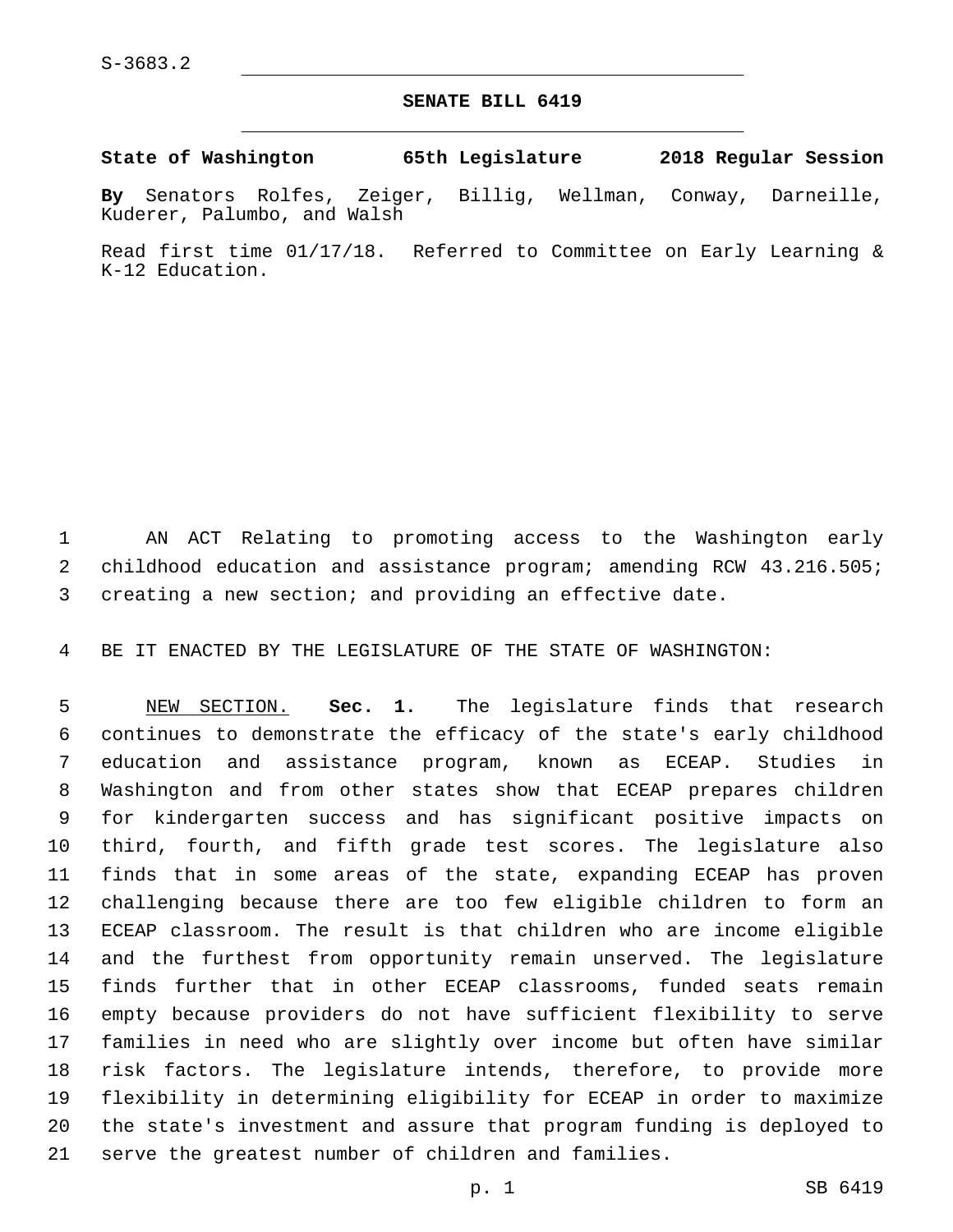**Sec. 2.** RCW 43.216.505 and 2017 3rd sp.s. c 6 s 210 are each 2 amended to read as follows:

 Unless the context clearly requires otherwise, the definitions in this section apply throughout RCW 43.216.500 through 43.216.559, 5 43.216.900, and 43.216.901.

 (1) "Advisory committee" means the advisory committee under RCW 43.216.520.7

 (2) "Approved programs" means those state-supported education and special assistance programs which are recognized by the department as meeting the minimum program rules adopted by the department to qualify under RCW 43.216.500 through 43.216.550, 43.216.900, and 43.216.901 and are designated as eligible for funding by the 13 department under RCW 43.216.530 and 43.216.540.

 (3) "Comprehensive" means an assistance program that focuses on the needs of the child and includes education, health, and family 16 support services.

 (4) "Eligible child" means a child not eligible for kindergarten whose family income is at or below one hundred ten percent of the federal poverty level, as published annually by the federal department of health and human services, and includes a child whose family is eligible for public assistance, and who is not a participant in a federal or state program providing comprehensive 23 services; a child who is homeless; a child eligible for special education due to disability under RCW 28A.155.020; and may include children who are eligible under rules adopted by the department if 26 the number of such children equals not more than  $((\text{ten}))$  twenty-five 27 percent of ((the total)) enrollment by individual contracted provider in the early childhood program. Priority for enrollment shall be given to children from families with the lowest income, children in foster care, or to eligible children from families with multiple 31 needs.

 (5) "Family support services" means providing opportunities for 33 parents to:

 (a) Actively participate in their child's early childhood 35 program;

 (b) Increase their knowledge of child development and parenting 37 skills;

38 (c) Further their education and training;

 (d) Increase their ability to use needed services in the 40 community;